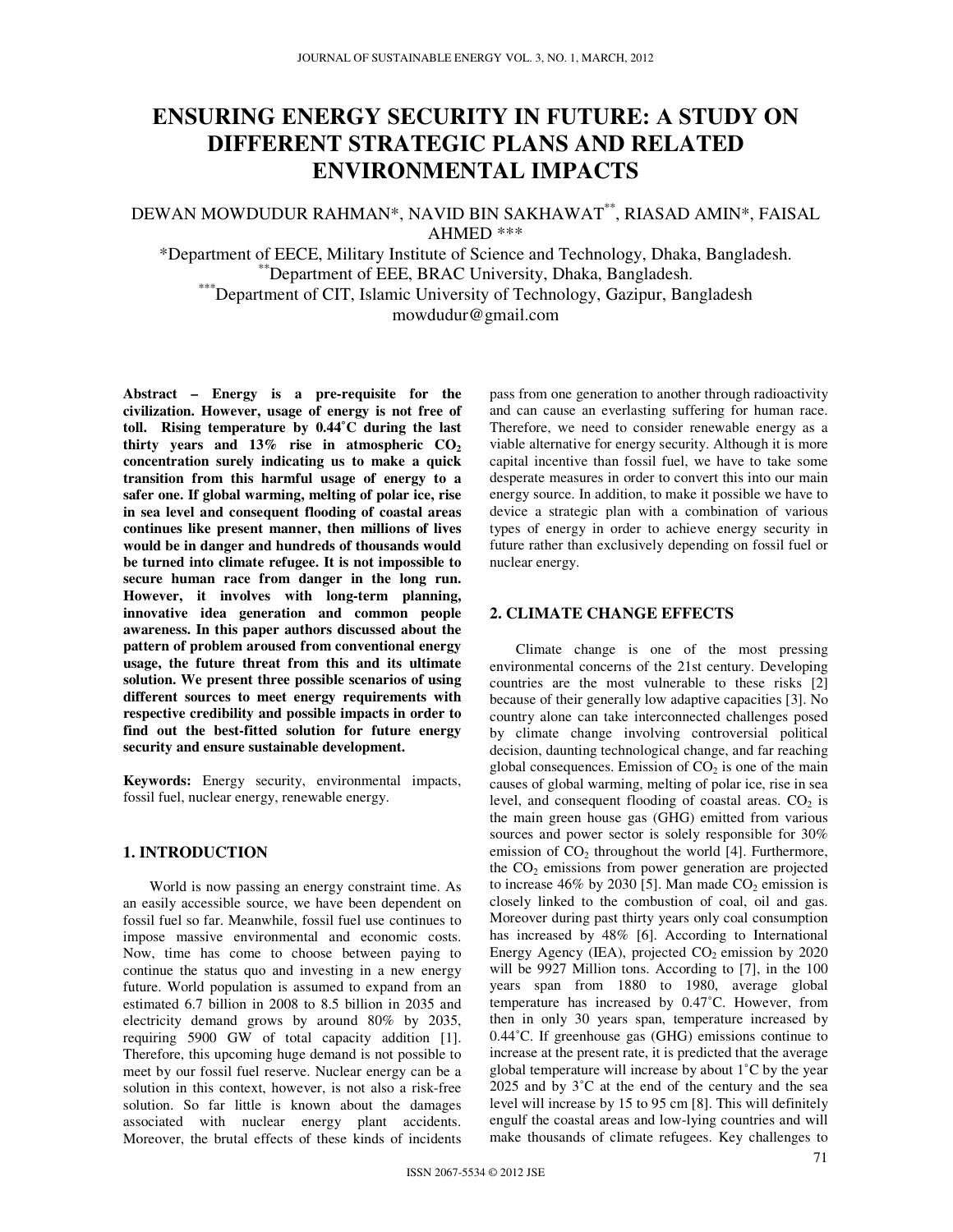tackling climate change in the world will be: Ensuring energy security; Ensuring food security and comprehensive disaster management; Addressing water scarcity and health; Dealing with forced migration and overall environmental degradation.

### **3. ENERGY SOURCES**

The energy sources can be split into three categories: fossil fuels, renewable sources and nuclear sources. The fossil fuels are coal, petroleum, and natural gas. The renewable energy sources are solar, wind, hydroelectric, biomass and geothermal energy. The nuclear-powered sources are fission and fusion.

#### **3.1 Fossil Fuels**

These constitute the main forms of energy used worldwide. These are formed over a period of millions of years by the decomposition of animals and plants. These are not renewable sources as it would take too long to form these again in a natural process. These generally consist of carbon, sulphur and hydrogen and therefore, upon combustion form carbon dioxide, sulphur dioxide and water vapor  $(H_2O)$ . Whilst the latter is relatively harmless the previous two are responsible for global warming and acid rain. Oil, coal and gas are the main forms of fossil fuel.

#### **3.2 Nuclear Energy**

Nuclear energy originates from the splitting of uranium atoms in a process called fission. Fission releases energy that can be used to make steam, which is used in a turbine to generate electricity. Uranium is a non-renewable resource that cannot be replenished on a human time-scale. Uranium is extracted from open-pit and underground mines. On average, uranium ore contains only 0.1% uranium. Most nuclear reactors require one specific form of uranium, uranium-235 (U-235). This form represents only 0.7% of natural uranium. To increase the concentration of U-235, the uranium extracted from ore goes through an enrichment process, resulting in a small quantity of usable 'enriched' uranium and huge volumes of waste. Today, the 439 commercial nuclear reactors in operation generate around 15% of the world's electricity [9].

#### **3.3 Renewable Energy**

Renewable energy is sustainable as it is obtained from sources that are inexhaustible (unlike fossil fuels). Renewable energy sources include wind, solar, biomass, geothermal and hydro, all of which occur naturally on our planet. Renewable energy, generally speaking, is clean energy and non-polluting. It is a sustainable energy source which can be relied on for the long-term. Renewable energy is cost-effective and efficient. On a global scale, 19% of electricity comes from renewable in 2008 [1].

### **4. PROBLEMS WITH FOSSIL FUELS**

Fossil fuels have been a widely used source of energy every since the industrial revolution just before the dawn of the 20th century. Fossil fuels are relatively easy to use to generate energy because they only require a simple direct combustion. However, a problem with fossil fuels is their environmental impacts. Not only does their excavation from the ground significantly alter the environment, however, burning fossil fuels such as oil, coal, and gas results in the production of carbon dioxide and other greenhouse gases, which cause global warming. This is a stark truth, but the scientific facts point to significant warming, indicated by sea levels rising, hotter temperatures and freakish storm weather patterns, like tsunamis and hurricanes, becoming more and more regular. The most important thing is that, fossil fuels are not plentiful and despite obfuscation by several countries, fossil fuels especially oil production is now at the peak worldwide. As each oilfield has been being mined and depleted indicates us, we are running out of fossil fuel supplies.

| Country                             | bbl Mn  | Percentage |
|-------------------------------------|---------|------------|
| Middle East                         | 754,000 | 59.9       |
| Africa                              | 125,200 | 10         |
| South and Central<br>America        | 123,200 | 9.8        |
| Euracia (excluding<br>Central Asia) | 101.000 | 7.6        |
| North America                       | 70,900  | 5.6        |
| Asia-Pacific                        | 42,000  | 3.4        |
| Central Asia                        | 40,000  | 3.2        |

**Table 1. Global crude oil reserves by region [10]** 

| Country                     | <b>Proved Natural Gas reserve (million</b><br>cubic meters) |  |
|-----------------------------|-------------------------------------------------------------|--|
| Russia                      | 47,570,000                                                  |  |
| Iran                        | 29,610,000                                                  |  |
| Qatar                       | 25,370,000                                                  |  |
| Saudi Arabia                | 7,807,000                                                   |  |
| <b>United States</b>        | 7,716,000                                                   |  |
| Turkmenistan                | 7,504,000                                                   |  |
| <b>United Arab Emirates</b> | 6,453,000                                                   |  |
| Nizeria                     | 5,292,000                                                   |  |
| Venezuela                   | 5,065,000                                                   |  |
| Aljeria                     | 4,502,000                                                   |  |
| Iraq                        | 3,170,000                                                   |  |
| Australia                   | 3,115,000                                                   |  |
| Chaina                      | 3,030,000                                                   |  |
| <b>Rest of the World</b>    | 35,216,543                                                  |  |

### **5. PROBLEMS WITH NUCLEAR ENERGY**

Nuclear power is often described as "the most expensive way to boil water". Despite its proponents now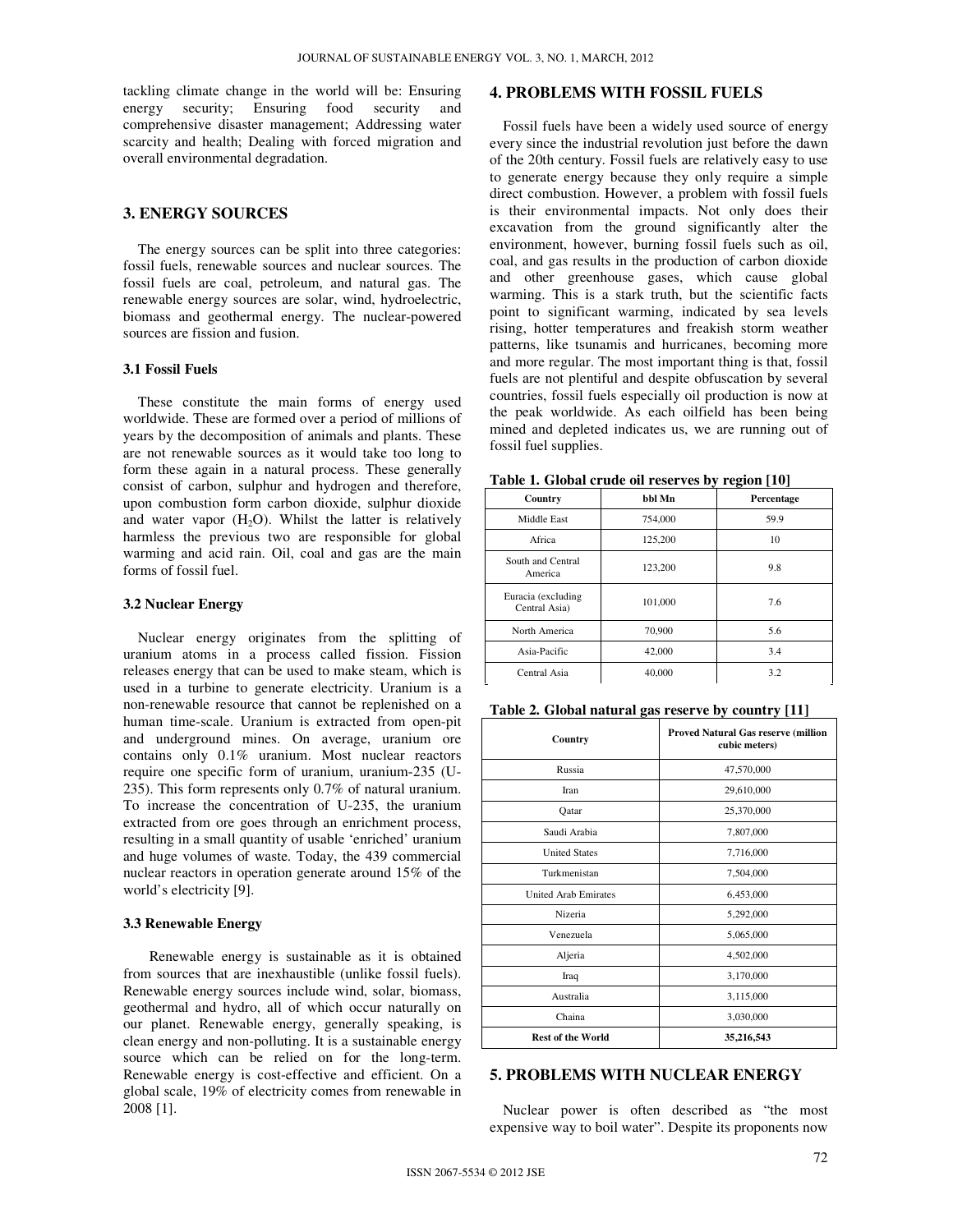claiming it to be cost-effective, cost estimates for proposed projects have consistently proved inaccurate. Nuclear reactors present too large a liability for insurance companies to accept. One major accident, costing hundreds of billions of Euros (the total Chernobyl cost is estimated at  $£358$  billion) would bankrupt them. Governments, and ultimately their taxpayers, are forced to shoulder this financial liability. The cost of clean-up after a nuclear power plant closes and the safe management of nuclear waste for many generations is also largely carried by the states instead of the companies themselves. In addition to substantial capital costs for construction of power plants, nuclear energy includes significant external costs like applying safeguards to sensitive activities, such as fuel making, securing nuclear facilities against terrorist attacks, decommissioning reactors, storing highly radioactive waste and paying for insurance to cover the costs of an accident. The declining nuclear industry is attempting to latch on to the climate crisis and concerns about energy security, by promoting itself as a "low carbon" solution. The Energy Scenario produced by the International Energy Agency shows that, even if existing world nuclear power capacity could be quadrupled by 2050, its share of world energy consumption would still be below 10%. This would reduce carbon dioxide emissions by less than 4% [12]. Other radioactive products formed in nuclear reactors can be used to produce dirty bombs. A nuclear power plant produces 10-15 tons of Spent Fuel a year on average. One ton of spent nuclear fuel typically contains about 10 kilograms of plutonium – enough for a crude nuclear bomb. Therefore we can say that, a typical nuclear power plant produces sufficient plutonium every year for 10-15 crude nuclear bombs.

**Table 3. Proved uranium reserves by country, 2008 [13]** 

| Country      | Amount<br>(tonnes per year) | Global percentage<br>$(\%)$ |
|--------------|-----------------------------|-----------------------------|
| Australia    | 1,243,000                   | 23                          |
| Kazakhstan   | 817,000                     | 15                          |
| Russia       | 546,000                     | 10                          |
| South Africa | 435,000                     | 8                           |
| Canada       | 423,000                     | 8                           |
| US.          | 342,000                     | 6                           |
| Brazil       | 278,000                     | 5                           |
| Namibia      | 275,000                     | 5                           |
| Niger        | 274,000                     | 5                           |
| Ukraine      | 200,000                     | $\overline{4}$              |
| Jordan       | 112,000                     | $\overline{c}$              |
| Uzbekistan   | 111,000                     | $\overline{c}$              |
| India        | 73,000                      | 1                           |
| China        | 68,000                      | 1                           |
| Mongolia     | 62,000                      | 1                           |

**6. STRATEGIES FOR FUTURE ENERGY SECURITY** 

Energy crisis is becoming more and more

threatening day by day. Fossil fuel can possibly meet the present energy demand, however, it is not abundant at all and we can not continue depending on this forever.

**Table 4. Cost of electricity estimated by Massachusetts Institute of Technology (MIT) and University of Chicago report** 

| <b>Electricity Generation</b><br>Type          | MIT report (2003)    | <b>University of Chicago</b><br>report $(2004)$ |
|------------------------------------------------|----------------------|-------------------------------------------------|
|                                                | Cost (cents per kWh) |                                                 |
| Coal                                           | 4.2                  | 3.3 to 4.1                                      |
| Natural Gas (Combined<br>Cycle Gas Technology) | 3.8 to 5.6           | 3.5 to 4.5                                      |
| Nuclear                                        |                      |                                                 |

Most importantly, if we completely rely on this then the world would not be habitable because of pollution from fossil fuel and we would all die before running out of fossil fuel reserve. Nuclear energy can be considered as a solution because of the seemingly pollution free nature of nuclear plants. However, the construction cost, period of time required for construction and fatal accidental risks have to be considered before setting up a strategic plan to exploit nuclear energy as a viable option. Moreover, in this case, renewable energy can be considered as a viable option for future energy security. It is completely pollution free and abundant in nature. However, it is not possible to shift the pattern of energy source usage in a short period of time. It will definitely require time to change our traditionalistic view and be pro-active for a better and safe future in order to find out a sustainable solution for energy security. We have to go for a fossil-nuclear-renewable energy combination first then have to divert completely to a safe source of energy with adopting capability enhancement. The following sub-sections present 3 possible ways of facing our future energy demand with respective consequences:

#### **6.1 Fossil fuel only**

It is the worst case scenario. In this variant, we consider the scenario where fossil fuel is the only energy source. If we completely rely on fossil fuel then by the time being this usage will increase definitely as energy demand always increases day by day. Due to depending more on fossil fuels, more pollution will take place and the reserve will run out very quickly. Global warming will reach its peak and environment will turned out rough. At the end, we will have nothing left to use as fossil fuel is not abundant at all.



**Fig. 1. Illustration of the effects and end result of using fossil fuel only.**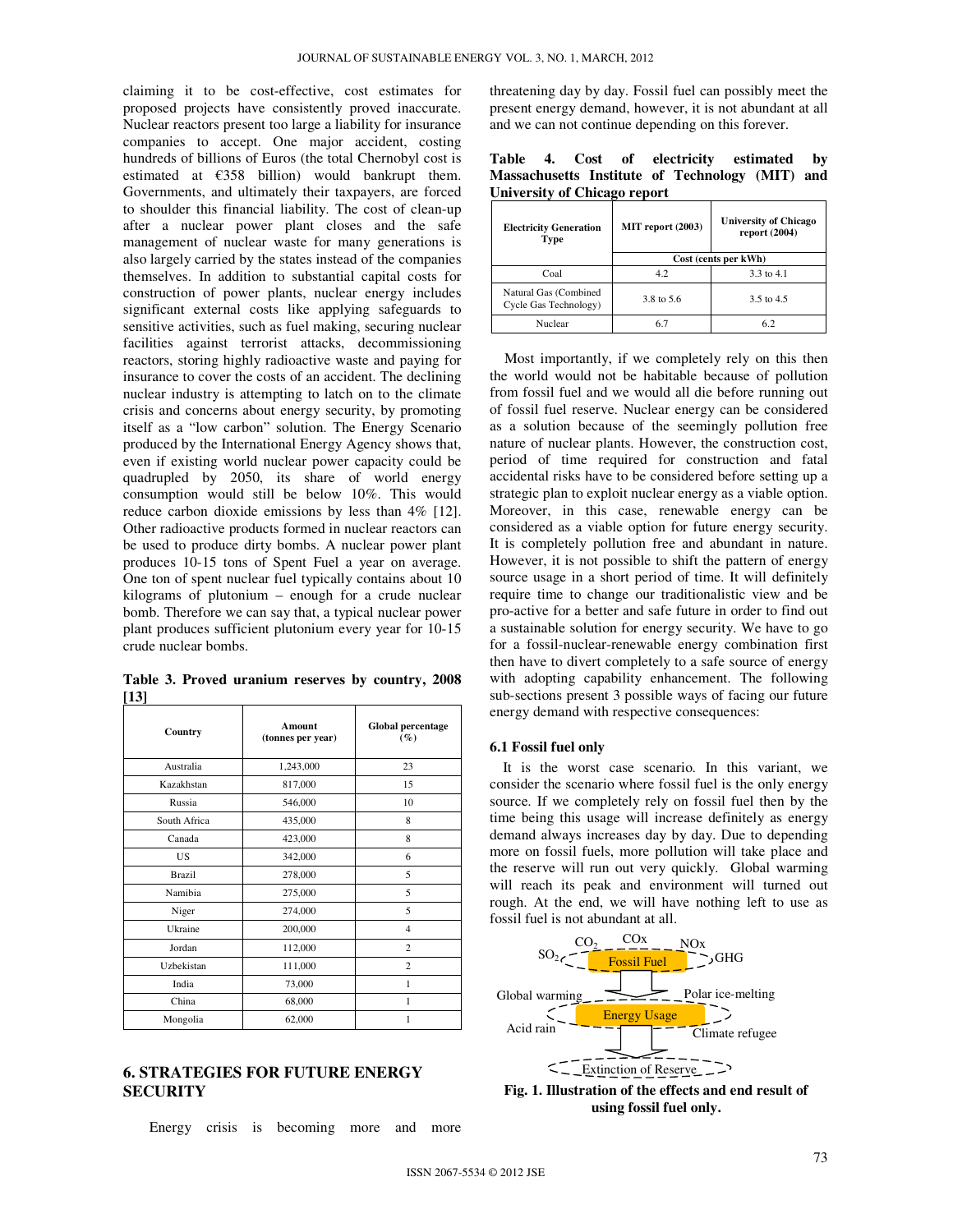#### **6.2 Combination of fossil fuel and nuclear energy**

In this scenario, we consider two sources for meeting the energy demand: one is fossil fuel and the other is nuclear energy. It would not be a wise decision to make this choice. In this case, we are allowed to meet our energy demand by fossil fuel and nuclear energy. By the time being, we will decrease our fossil fuel usage and increase nuclear energy usage. At one point of time, we will be running out of fossil fuel reserve. Then we have to rely on nuclear energy only for our total energy demand. However, it would not be free of toll. It has radiation and waste disposal problems, proliferation risk and fatal accidental fear. Most importantly, fuel of nuclear energy is not abundant. On average, uranium ore contains only 0.1% uranium. So one day it will be ended up also and then we would have nothing left to use.



**Fig. 2. Illustration of the effects and end result of using a combination of fossil fuel and nuclear energy.** 

### **6.3 Combination of fossil fuel, nuclear energy, and renewable energy sources**

This is the scenario where a combination of fossil fuel, nuclear energy, and renewable energy sources will be exploited, and definitely is the most suitable option to get rid of the present energy crisis and ensure a sustainable development for future. We have to start with these three types of fuel but gradually have to shift our consumption pattern from fossil fuel to nuclear energy and then to renewable energy completely. However, it is not possible to meet our entire energy demand from renewable sources over night. It is a continuous process involved with research and development, idea generation, and common people awareness. Initially, we have to face some problems caused by fossil fuel pollution and nuclear energy risks. However, we have to accept those as transitional effects and thus, gradually we will achieve the capability of harnessing all of our energy requirements from renewable energy sources.



**Fig. 3. Illustration of the effects and end result of using a combination of fossil fuel, nuclear energy, and renewable sources.**